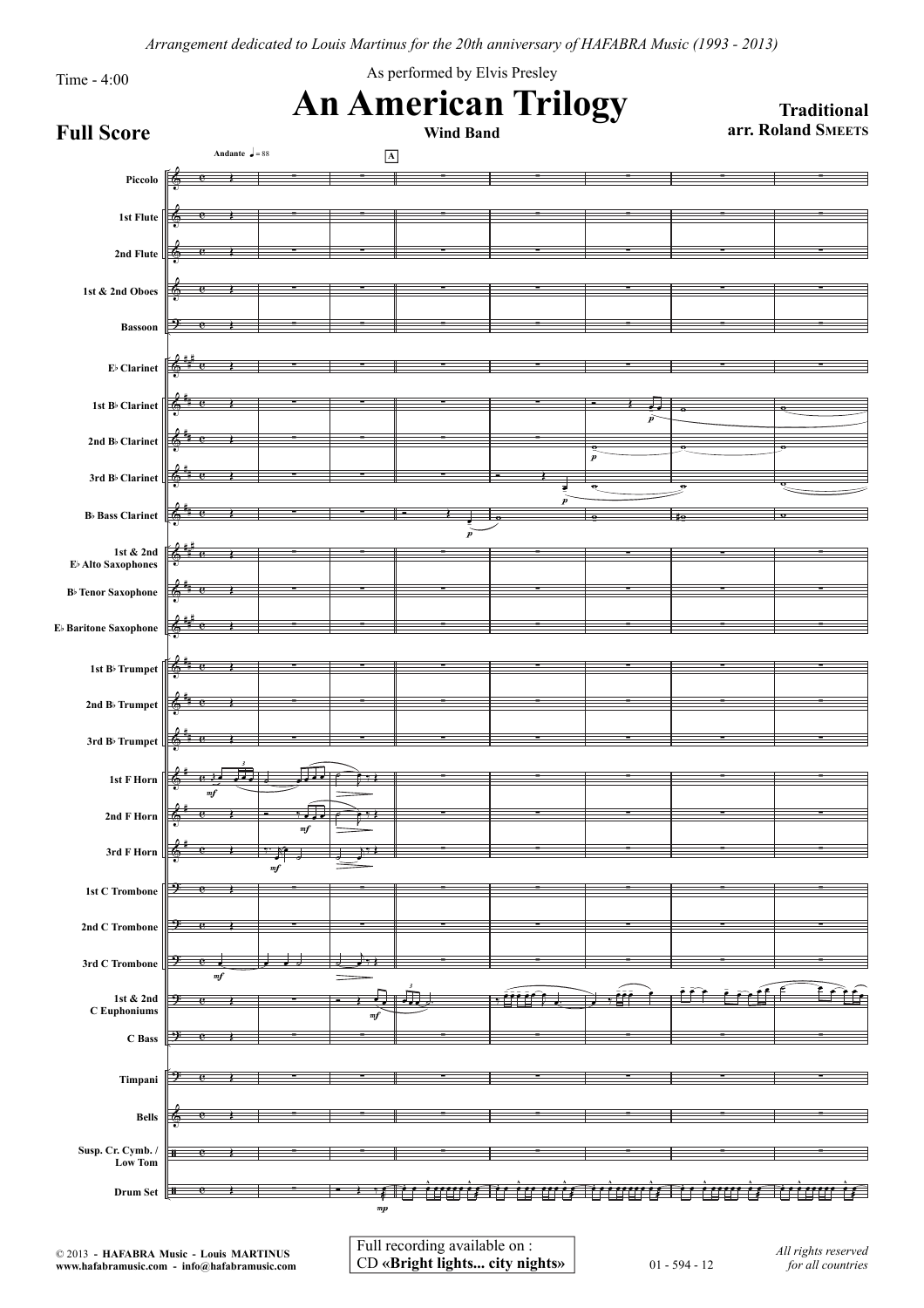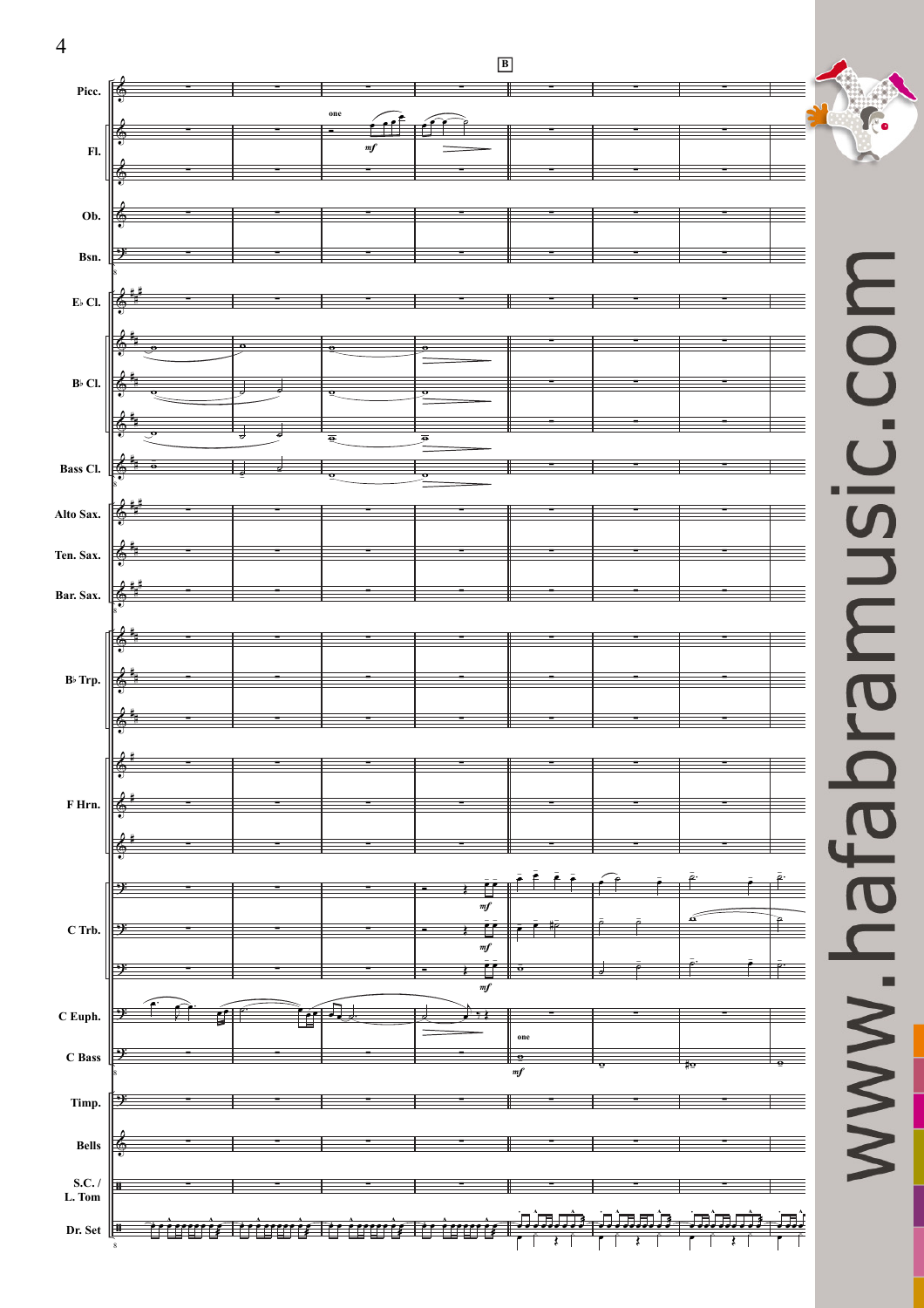∑ **C**

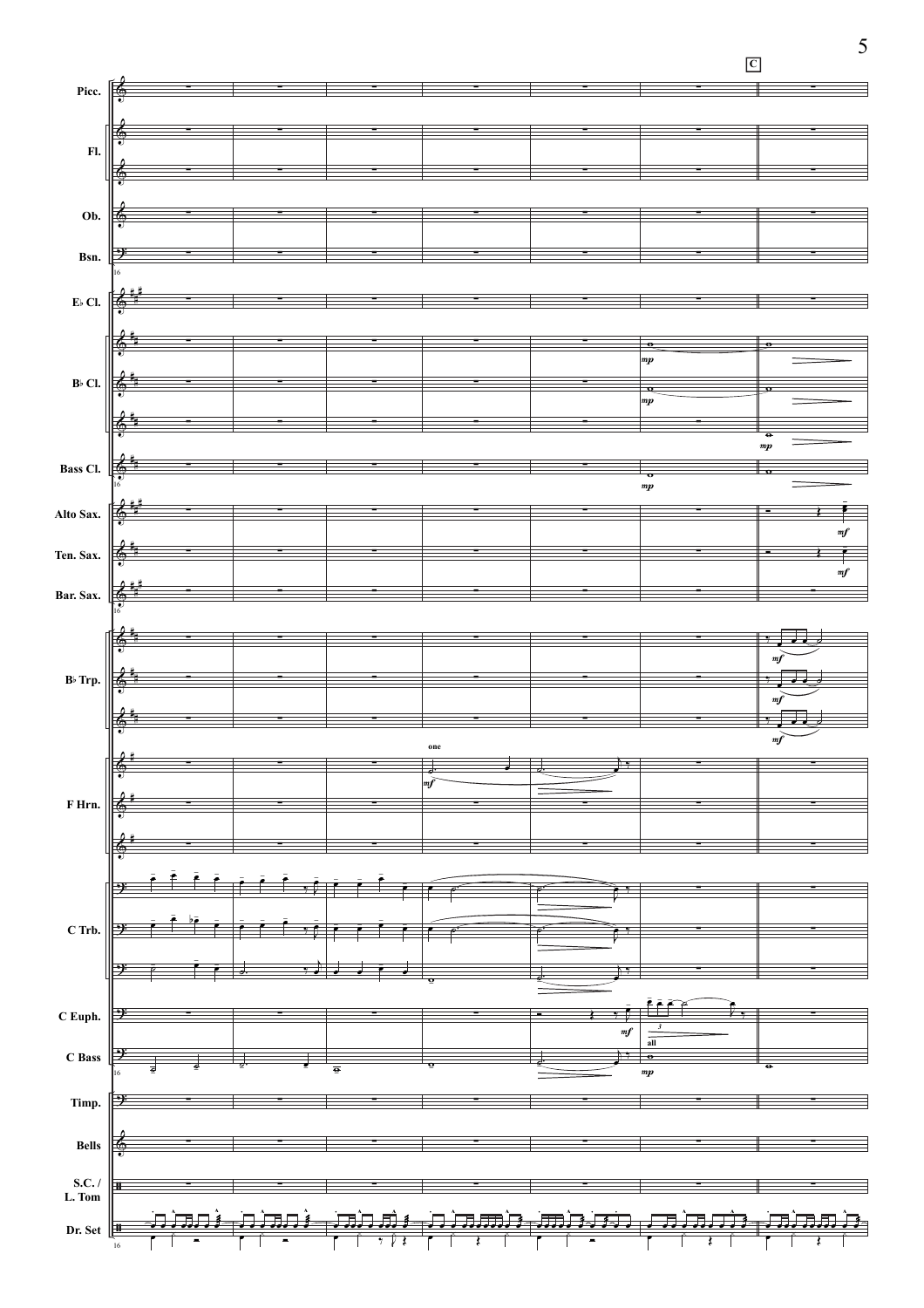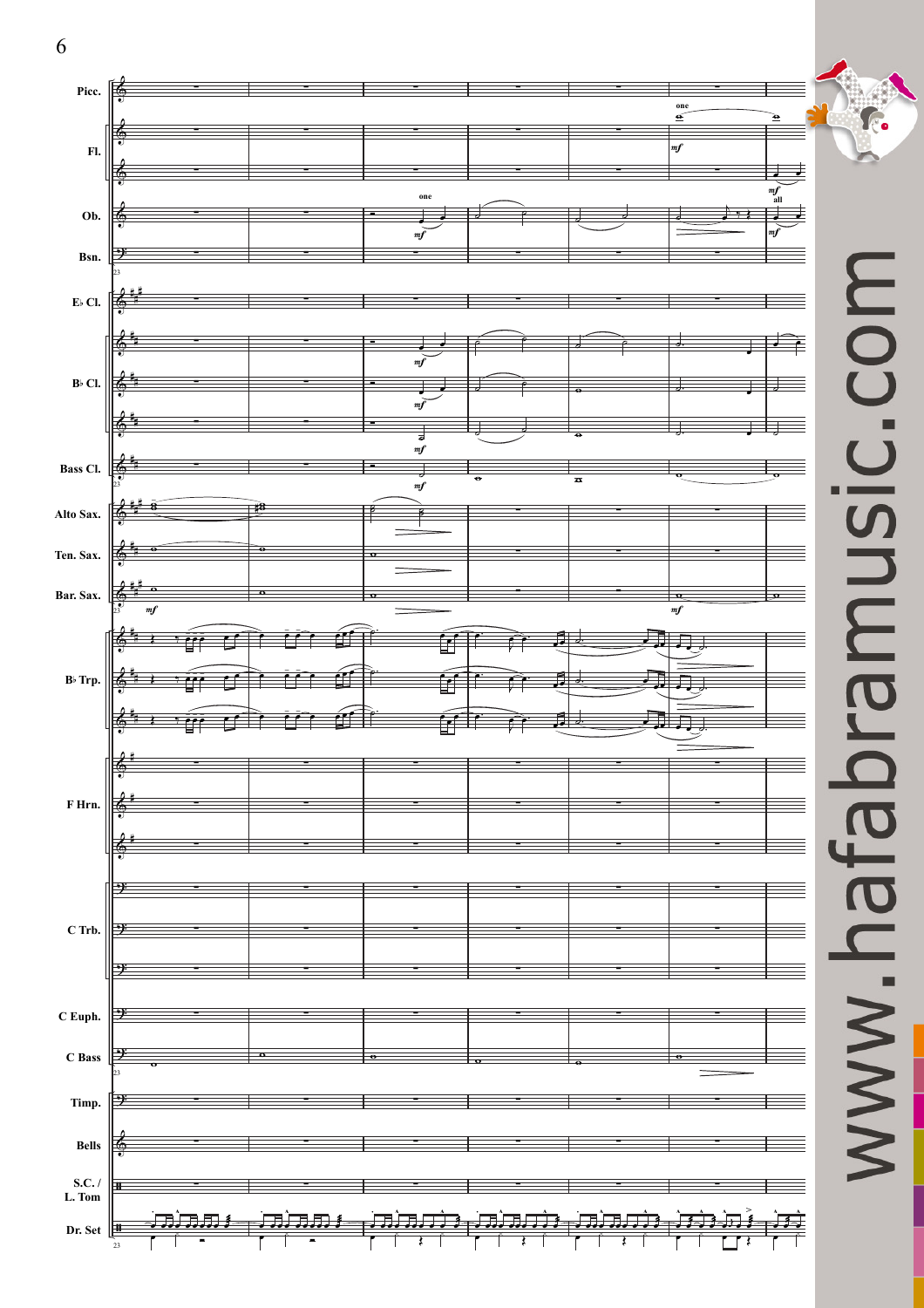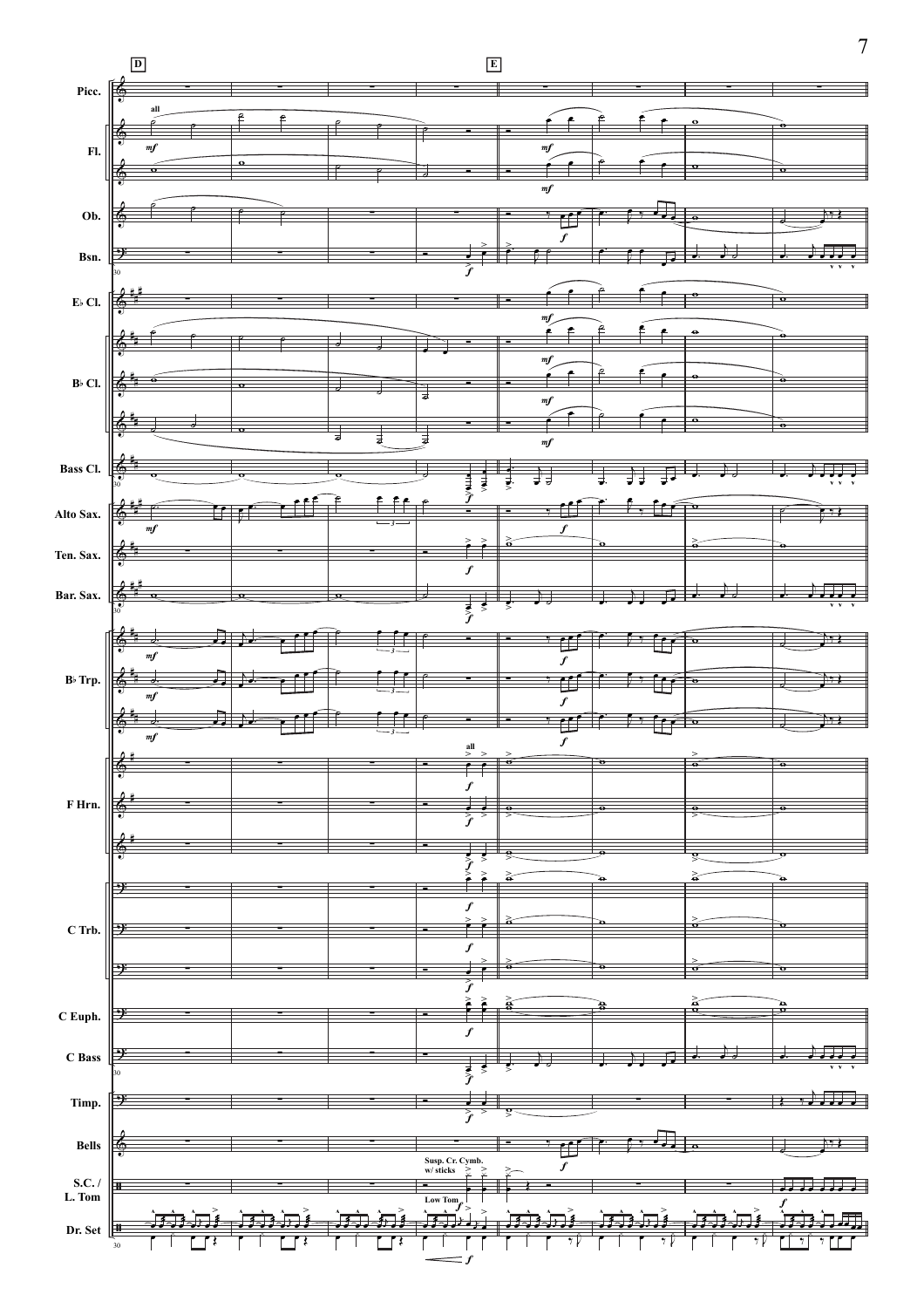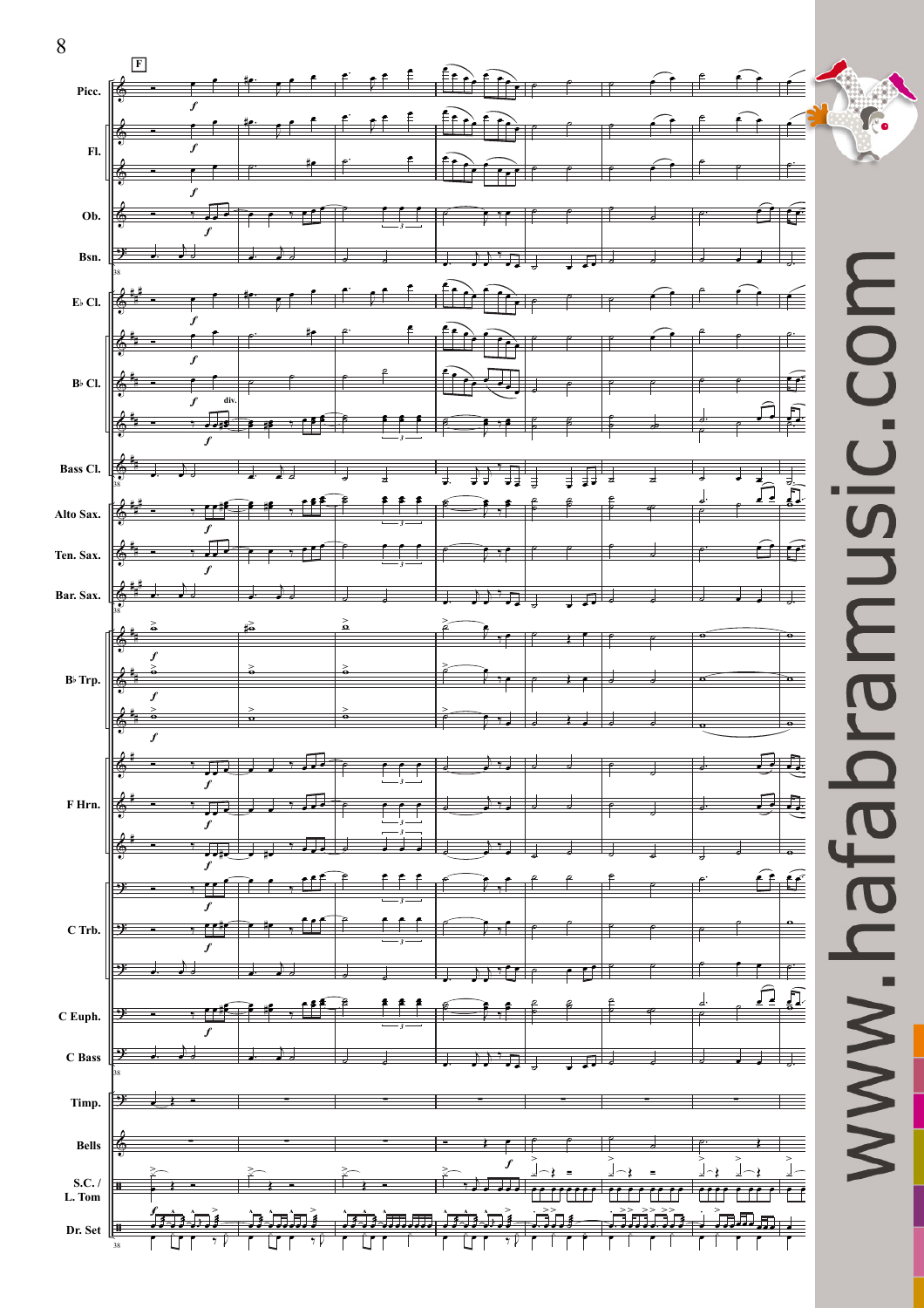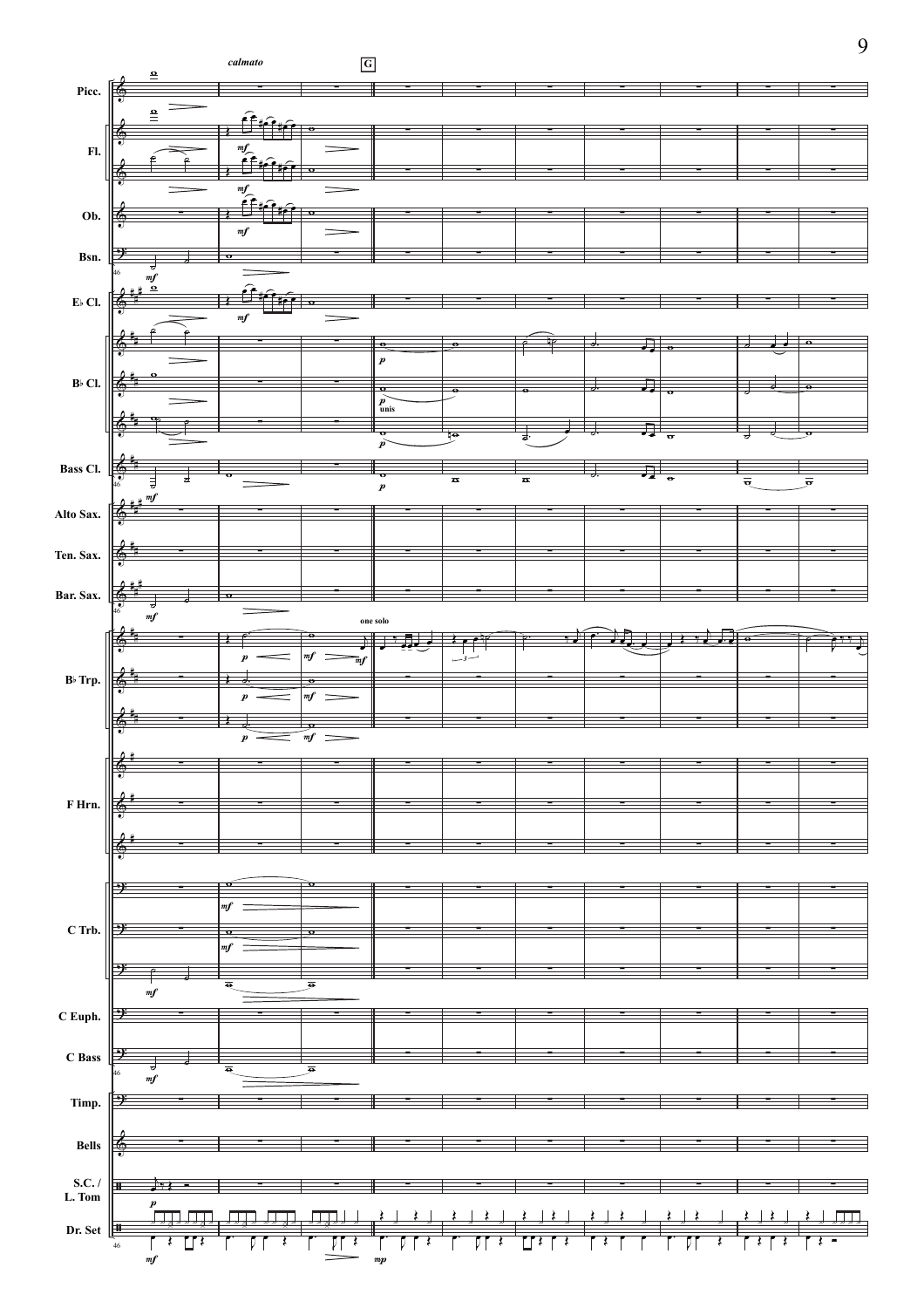

**NYW-T**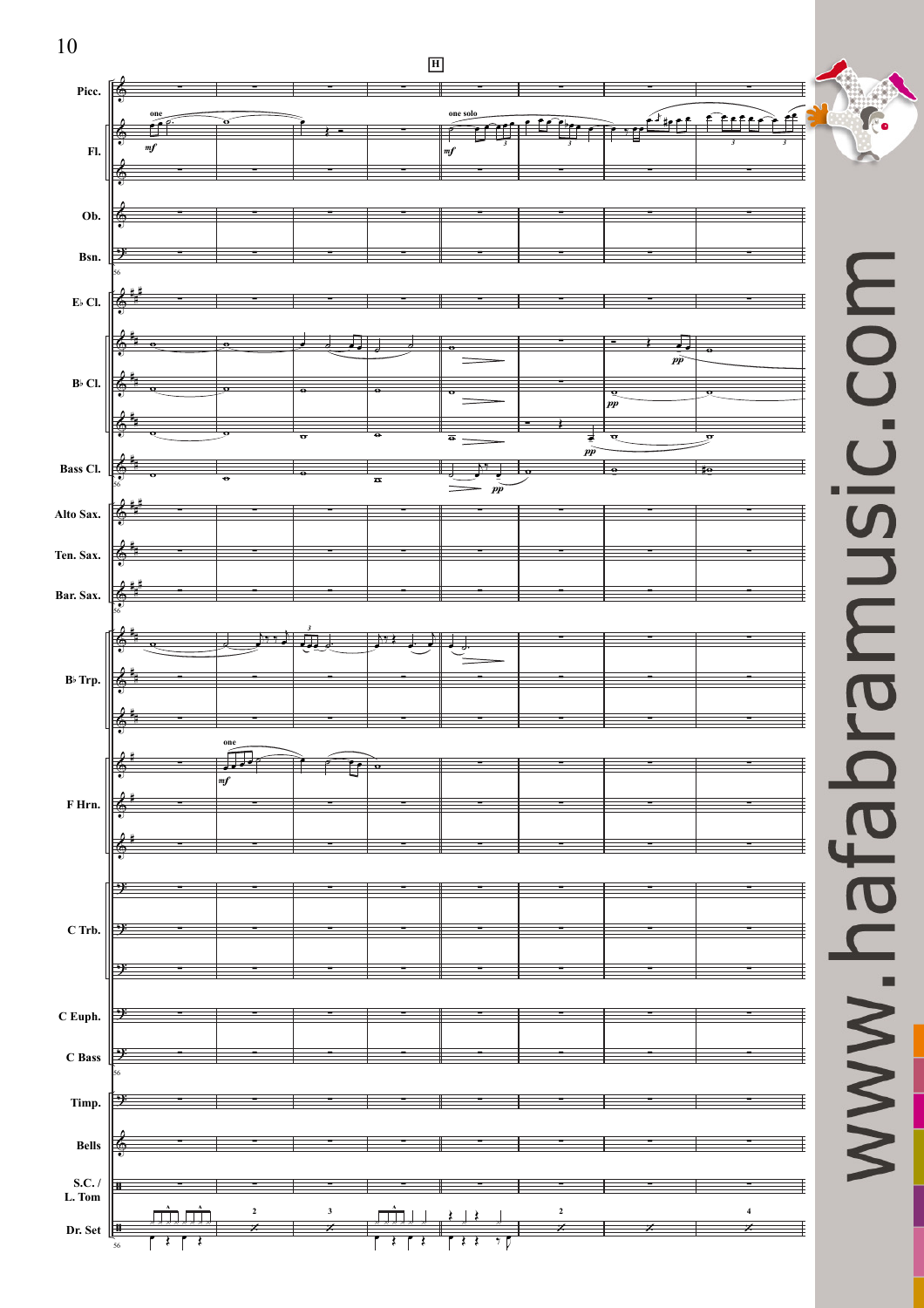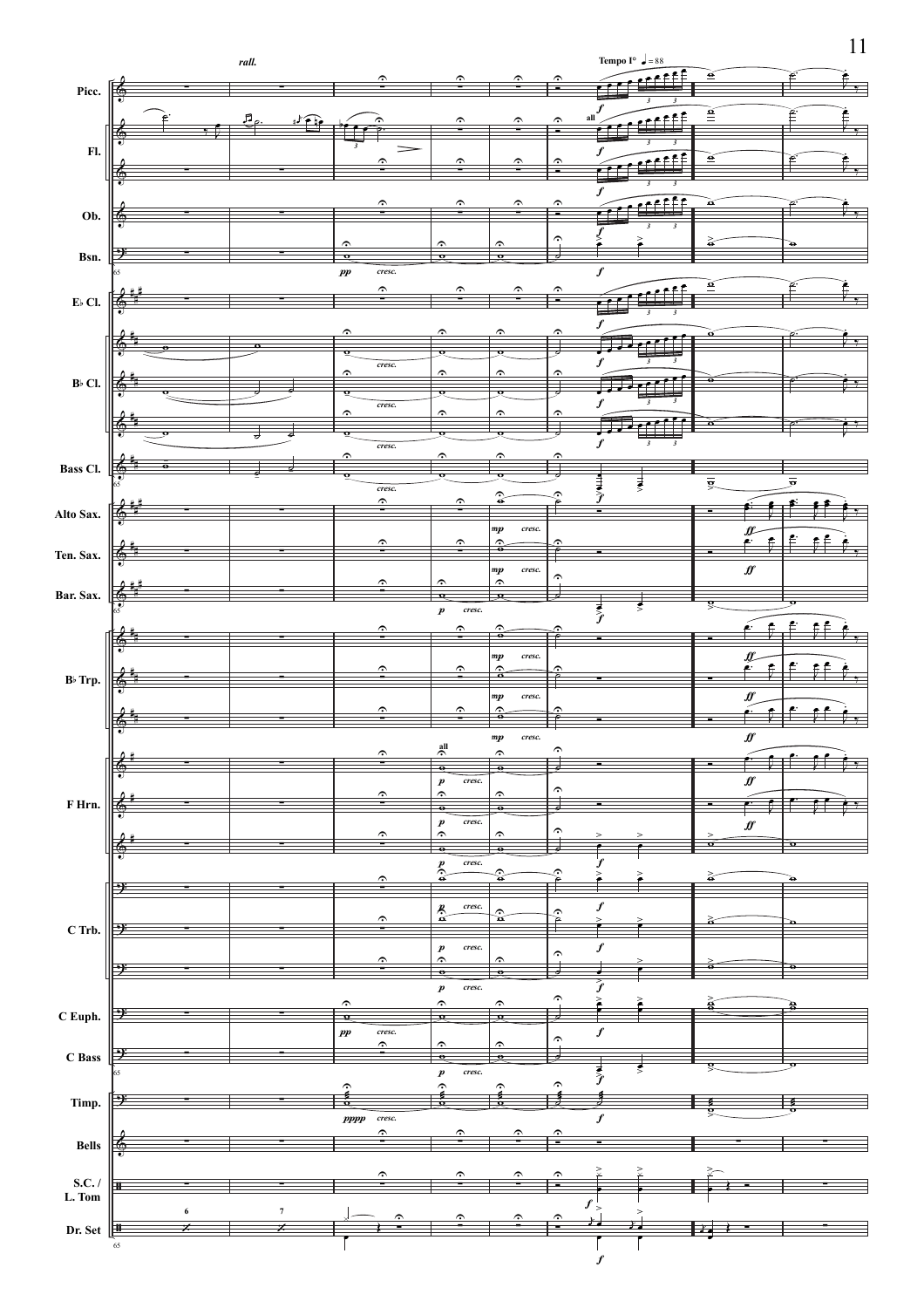